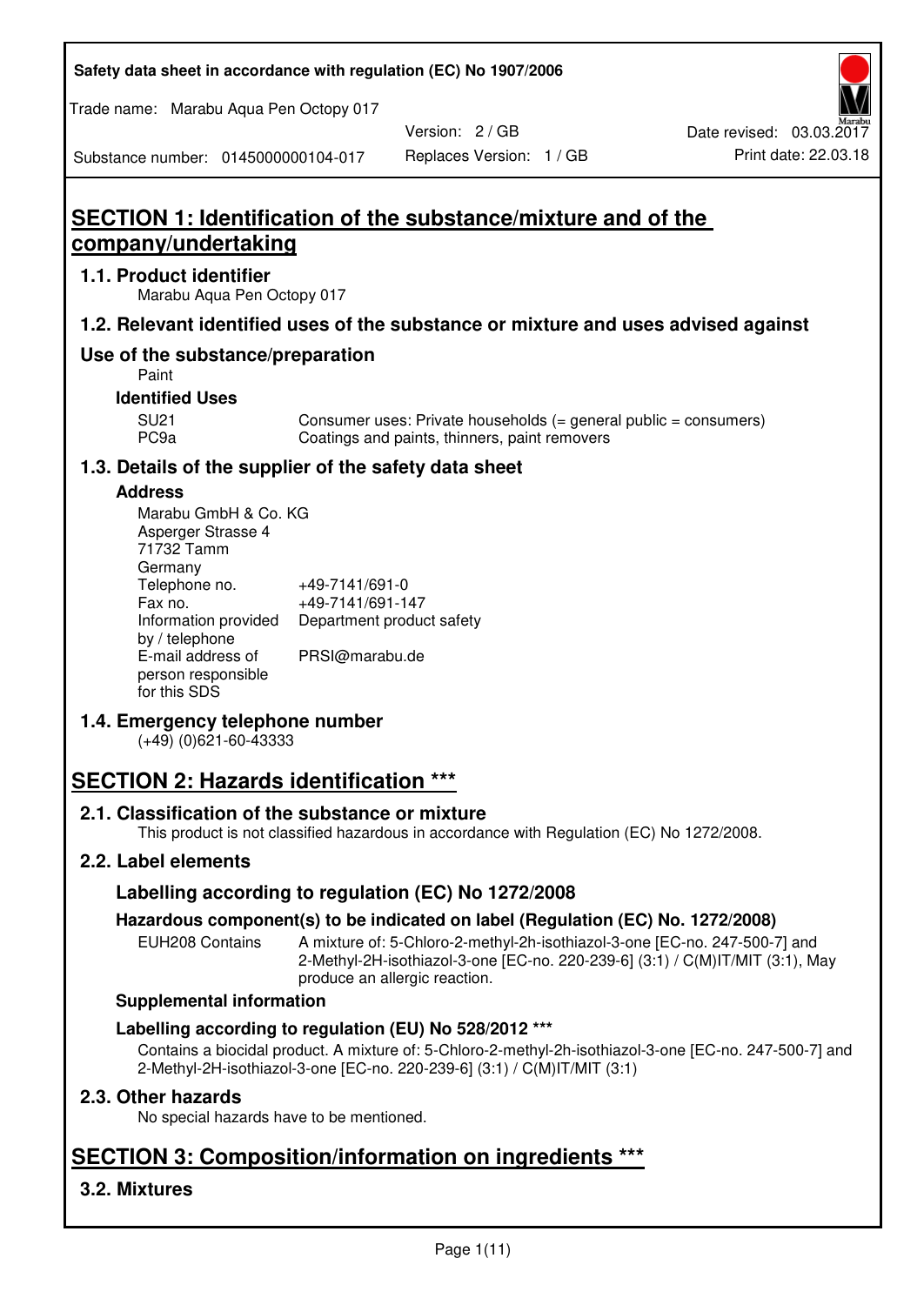| Safety data sheet in accordance with regulation (EC) No 1907/2006                                                                                                 |                                                                                                                       |                      |                                                      |                                                    |      |                                                  |
|-------------------------------------------------------------------------------------------------------------------------------------------------------------------|-----------------------------------------------------------------------------------------------------------------------|----------------------|------------------------------------------------------|----------------------------------------------------|------|--------------------------------------------------|
| Trade name: Marabu Aqua Pen Octopy 017                                                                                                                            |                                                                                                                       |                      |                                                      |                                                    |      |                                                  |
|                                                                                                                                                                   |                                                                                                                       | Version: 2 / GB      |                                                      | Replaces Version: 1 / GB                           |      | Date revised: 03.03.2017<br>Print date: 22.03.18 |
| Substance number: 0145000000104-017                                                                                                                               |                                                                                                                       |                      |                                                      |                                                    |      |                                                  |
| <b>Chemical characterization</b><br>Paint based on water                                                                                                          |                                                                                                                       |                      |                                                      |                                                    |      |                                                  |
| <b>Hazardous ingredients</b>                                                                                                                                      |                                                                                                                       |                      |                                                      |                                                    |      |                                                  |
| <b>Ethanediol</b><br>CAS No.<br>EINECS no.<br>Registration no.<br>Concentration                                                                                   | $107 - 21 - 1$<br>203-473-3<br>01-2119456816-28<br>$>=$                                                               | $\mathbf{1}$         | $\lt$                                                | 10                                                 | $\%$ |                                                  |
| Classification (Regulation (EC) No. 1272/2008)                                                                                                                    | Acute Tox. 4<br>STOT RE <sub>2</sub>                                                                                  |                      | H302<br>H373                                         |                                                    |      |                                                  |
| <b>Bronopol (INN)</b><br>CAS No.<br>EINECS no.<br>Concentration                                                                                                   | $52 - 51 - 7$<br>200-143-0<br>$>=$                                                                                    | 0,01                 | $\,<\,$                                              | 0,1                                                | $\%$ |                                                  |
| Classification (Regulation (EC) No. 1272/2008)                                                                                                                    |                                                                                                                       |                      |                                                      |                                                    |      |                                                  |
|                                                                                                                                                                   | Eye Dam. 1<br>Skin Irrit. 2<br>STOT SE 3<br>Acute Tox. 4<br>Acute Tox. 4<br>Aquatic Acute 1<br>Aquatic Chronic 1      |                      | H318<br>H315<br>H335<br>H302<br>H312<br>H400<br>H410 |                                                    |      |                                                  |
| Concentration limits (Regulation (EC) No. 1272/2008)                                                                                                              | Aquatic Acute 1<br>Aquatic Chronic                                                                                    | H400<br>H410         | $M = 1$                                              | $M = 10$                                           |      |                                                  |
| A mixture of: 5-Chloro-2-methyl-2h-isothiazol-3-one [EC-no. 247-500-7] and<br>2-Methyl-2H-isothiazol-3-one [EC-no. 220-239-6] (3:1) / C(M)IT/MIT (3:1)<br>CAS No. | 55965-84-9                                                                                                            |                      |                                                      |                                                    |      |                                                  |
| Concentration                                                                                                                                                     |                                                                                                                       |                      | $\,<\,$                                              | 0,0015                                             | $\%$ |                                                  |
| Classification (Regulation (EC) No. 1272/2008)                                                                                                                    | Acute Tox, 3<br>Aquatic Chronic 1<br>Aquatic Acute 1<br>Skin Sens. 1<br>Skin Corr. 1B<br>Acute Tox. 3<br>Acute Tox. 3 |                      | H331<br>H410<br>H400<br>H317<br>H314<br>H311<br>H301 |                                                    |      |                                                  |
| Concentration limits (Regulation (EC) No. 1272/2008)                                                                                                              | Skin Corr. 1B<br>Eye Irrit. 2<br>Skin Irrit. 2                                                                        | H314<br>H319<br>H315 | $>= 0,6$                                             | $\epsilon = 0.06 < 0.6$<br>$\epsilon = 0.06 < 0.6$ |      |                                                  |
| <b>Further ingredients ***</b>                                                                                                                                    | Skin Sens. 1                                                                                                          | H317                 |                                                      | $= 0,0015$                                         |      |                                                  |
| Glycerol                                                                                                                                                          |                                                                                                                       |                      |                                                      |                                                    |      |                                                  |
| CAS No.<br>EINECS no.<br>Concentration                                                                                                                            | $56 - 81 - 5$<br>200-289-5<br>$>=$                                                                                    | 10                   | $\,<\,$                                              | 25                                                 | $\%$ | $[3]$                                            |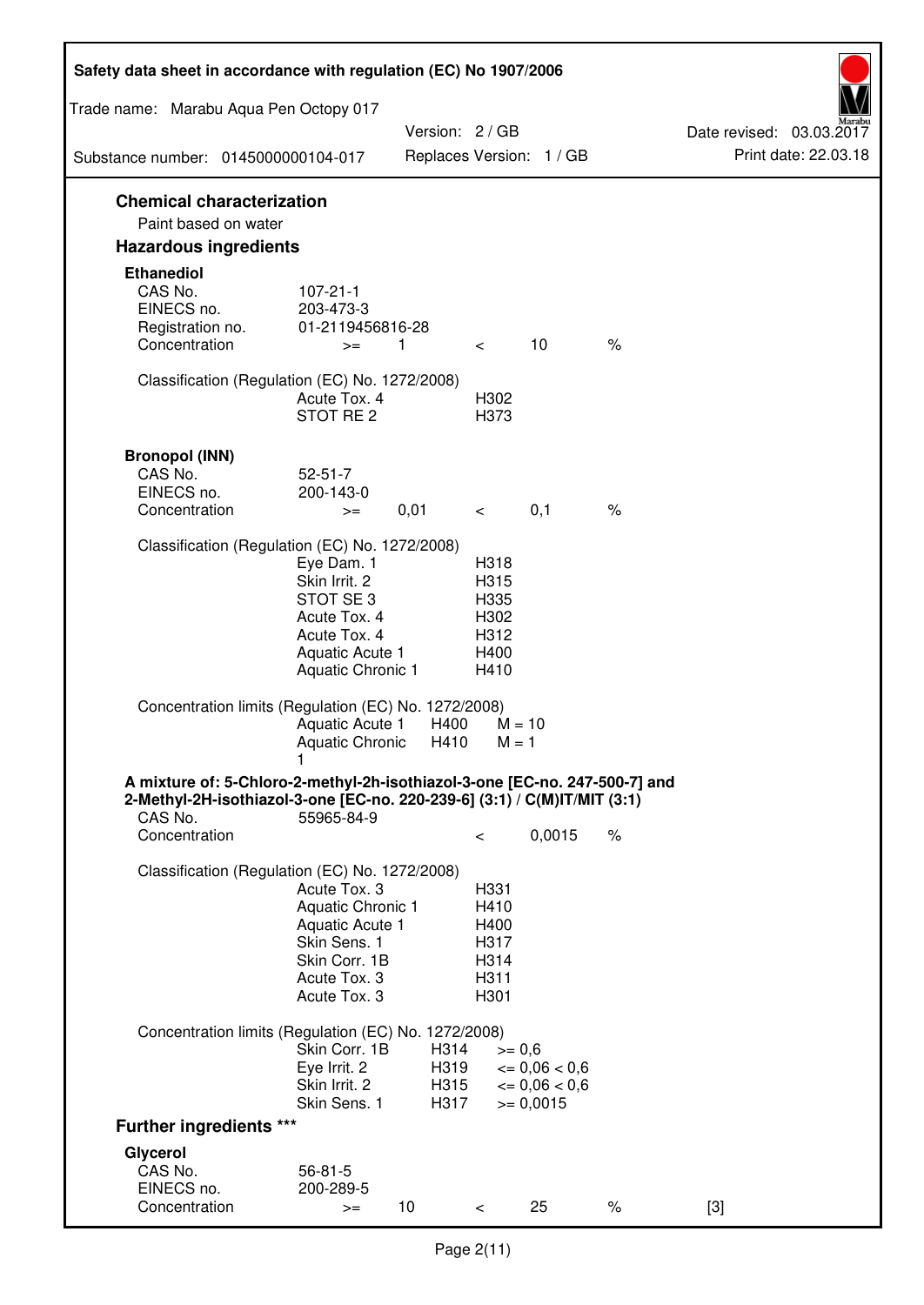| Safety data sheet in accordance with regulation (EC) No 1907/2006                                                                                                                  |                          |                          |
|------------------------------------------------------------------------------------------------------------------------------------------------------------------------------------|--------------------------|--------------------------|
| Trade name: Marabu Aqua Pen Octopy 017                                                                                                                                             |                          |                          |
|                                                                                                                                                                                    | Version: 2 / GB          | Date revised: 03.03.2017 |
| Substance number: 0145000000104-017                                                                                                                                                | Replaces Version: 1 / GB | Print date: 22.03.18     |
|                                                                                                                                                                                    |                          |                          |
| $\star$                                                                                                                                                                            |                          |                          |
| $\star$                                                                                                                                                                            |                          |                          |
| [3] Substance with occupational exposure limits                                                                                                                                    |                          |                          |
| <b>SECTION 4: First aid measures</b>                                                                                                                                               |                          |                          |
| 4.1. Description of first aid measures                                                                                                                                             |                          |                          |
| After skin contact                                                                                                                                                                 |                          |                          |
| Wash with plenty of water and soap. Do NOT use solvents or thinners.                                                                                                               |                          |                          |
| After eye contact                                                                                                                                                                  |                          |                          |
| Separate eyelids, wash the eyes thoroughly with water (15 min.). In case of irritation consult an oculist.<br><b>After ingestion</b>                                               |                          |                          |
| Rinse mouth thoroughly with water. If larger amounts are swallowed or in the event of symptoms take<br>medical treatment.                                                          |                          |                          |
| 4.2. Most important symptoms and effects, both acute and delayed<br>Until now no symptoms known so far.                                                                            |                          |                          |
| 4.3. Indication of any immediate medical attention and special treatment needed                                                                                                    |                          |                          |
| Hints for the physician / treatment                                                                                                                                                |                          |                          |
| Treat symptomatically                                                                                                                                                              |                          |                          |
| <b>SECTION 5: Firefighting measures</b>                                                                                                                                            |                          |                          |
| 5.1. Extinguishing media                                                                                                                                                           |                          |                          |
| Suitable extinguishing media<br>Carbon dioxide, Foam, Sand, Water                                                                                                                  |                          |                          |
| 5.2. Special hazards arising from the substance or mixture<br>In the event of fire the following can be released: Carbon monoxide (CO); Carbon dioxide (CO2); dense<br>black smoke |                          |                          |
| 5.3. Advice for firefighters                                                                                                                                                       |                          |                          |
| <b>Other information</b>                                                                                                                                                           |                          |                          |
| Collect contaminated fire-fighting water separately, must not be discharged into the drains.                                                                                       |                          |                          |
| <b>SECTION 6: Accidental release measures</b>                                                                                                                                      |                          |                          |
| 6.1. Personal precautions, protective equipment and emergency procedures<br>No particular measures required.                                                                       |                          |                          |
| 6.2. Environmental precautions<br>No particular measures required.                                                                                                                 |                          |                          |
| 6.3 Mathode and material for containment and classing up                                                                                                                           |                          |                          |

**6.3. Methods and material for containment and cleaning up**  Clean preferably with a detergent - avoid use of solvents.

## **6.4. Reference to other sections**

Information regarding Safe handling, see Section 7. Information regarding personal protective measures, see Section 8. Information regarding waste disposal, see Section 13.

# **SECTION 7: Handling and storage**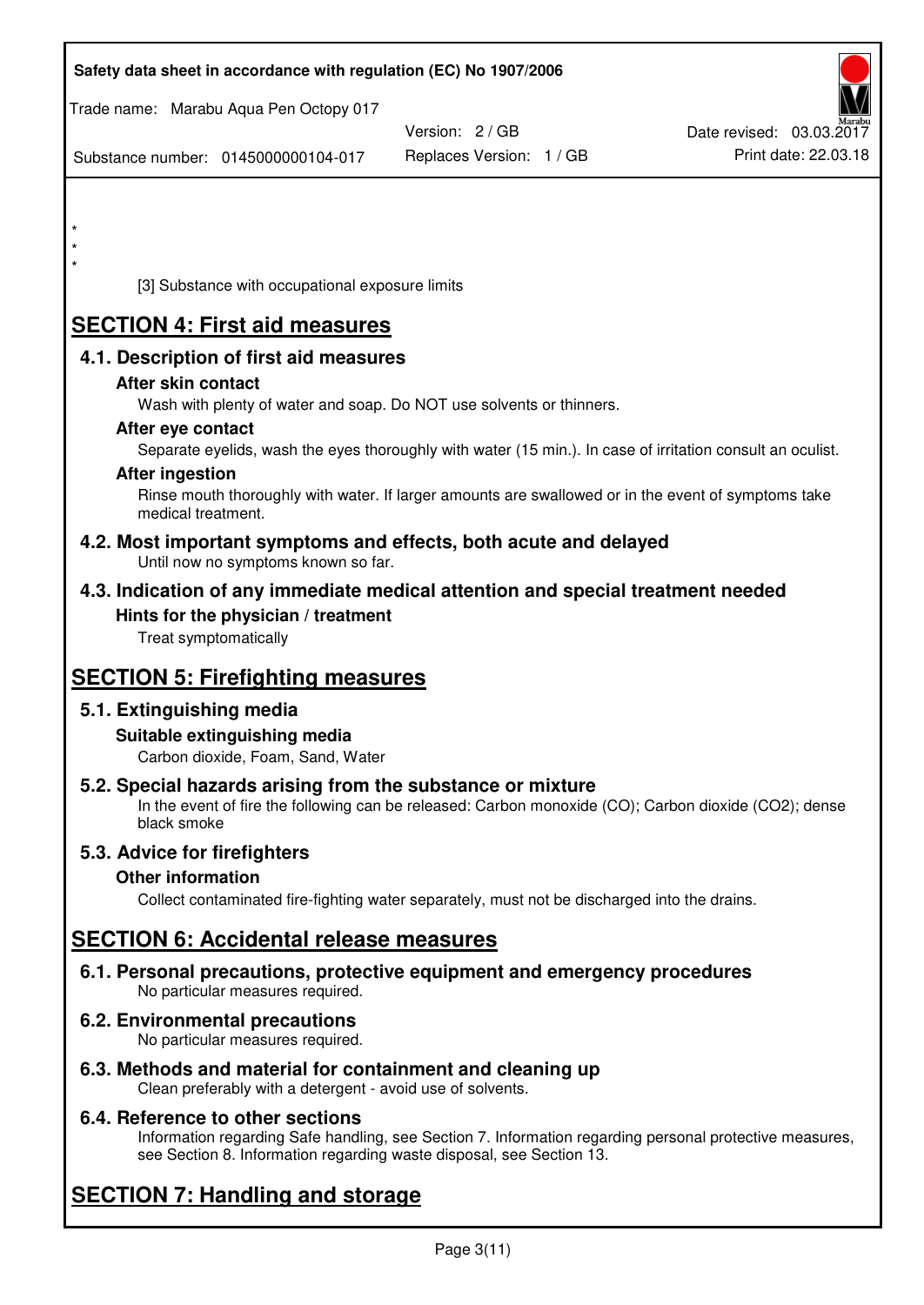| Safety data sheet in accordance with regulation (EC) No 1907/2006                                                                                                                               |                                                                                                                                                                                          |                                                  |  |
|-------------------------------------------------------------------------------------------------------------------------------------------------------------------------------------------------|------------------------------------------------------------------------------------------------------------------------------------------------------------------------------------------|--------------------------------------------------|--|
| Trade name: Marabu Aqua Pen Octopy 017                                                                                                                                                          |                                                                                                                                                                                          |                                                  |  |
| Substance number: 0145000000104-017                                                                                                                                                             | Version: 2/GB<br>Replaces Version: 1 / GB                                                                                                                                                | Date revised: 03.03.2017<br>Print date: 22.03.18 |  |
|                                                                                                                                                                                                 |                                                                                                                                                                                          |                                                  |  |
| 7.1. Precautions for safe handling<br><b>Advice on safe handling</b><br>Advice on protection against fire and explosion<br>No special measures required.<br>T <sub>2</sub><br>Temperature class | Avoid skin and eye contact. Smoking, eating and drinking shall be prohibited in application area.<br>Classification of fires / temperature class / Ignition group / Dust explosion class |                                                  |  |
|                                                                                                                                                                                                 | 7.2. Conditions for safe storage, including any incompatibilities                                                                                                                        |                                                  |  |
| Requirements for storage rooms and vessels<br>Store in frostfree conditions.                                                                                                                    |                                                                                                                                                                                          |                                                  |  |
| Storage class according to TRGS 510                                                                                                                                                             |                                                                                                                                                                                          |                                                  |  |
| Storage class according to<br>$12 \overline{ }$<br><b>TRGS 510</b>                                                                                                                              | Non-combustible liquids                                                                                                                                                                  |                                                  |  |
| 7.3. Specific end use(s)<br>Paint                                                                                                                                                               |                                                                                                                                                                                          |                                                  |  |
| <b>SECTION 8: Exposure controls/personal protection</b>                                                                                                                                         |                                                                                                                                                                                          |                                                  |  |
| 8.1. Control parameters                                                                                                                                                                         |                                                                                                                                                                                          |                                                  |  |
| <b>Exposure limit values</b>                                                                                                                                                                    |                                                                                                                                                                                          |                                                  |  |
| <b>Ethanediol</b>                                                                                                                                                                               |                                                                                                                                                                                          |                                                  |  |
| List<br>Type                                                                                                                                                                                    | EH40<br><b>WEL</b>                                                                                                                                                                       |                                                  |  |
| Value<br>Skin resorption / sensibilisation: Sk;                                                                                                                                                 | 10<br>mg/m <sup>3</sup><br><b>Status: 2011</b>                                                                                                                                           |                                                  |  |
| Glycerol                                                                                                                                                                                        |                                                                                                                                                                                          |                                                  |  |
| List                                                                                                                                                                                            | EH40                                                                                                                                                                                     |                                                  |  |
| <b>Type</b><br>Value                                                                                                                                                                            | <b>WEL</b><br>10<br>mg/m <sup>3</sup>                                                                                                                                                    |                                                  |  |
| <b>Status: 2011</b>                                                                                                                                                                             |                                                                                                                                                                                          |                                                  |  |
| <b>Other information</b>                                                                                                                                                                        |                                                                                                                                                                                          |                                                  |  |
| There are not known any further control parameters.                                                                                                                                             |                                                                                                                                                                                          |                                                  |  |
| <b>Derived No/Minimal Effect Levels (DNEL/DMEL)</b>                                                                                                                                             |                                                                                                                                                                                          |                                                  |  |
| <b>Ethanediol</b>                                                                                                                                                                               |                                                                                                                                                                                          |                                                  |  |
| Type of value<br>Reference group                                                                                                                                                                | Derived No Effect Level (DNEL)<br>Worker                                                                                                                                                 |                                                  |  |
| Duration of exposure                                                                                                                                                                            | Long term                                                                                                                                                                                |                                                  |  |
| Route of exposure                                                                                                                                                                               | inhalative                                                                                                                                                                               |                                                  |  |
| Mode of action                                                                                                                                                                                  | Local effects                                                                                                                                                                            |                                                  |  |
| Concentration                                                                                                                                                                                   | 35                                                                                                                                                                                       | mg/m <sup>3</sup>                                |  |
| Type of value                                                                                                                                                                                   | Derived No Effect Level (DNEL)                                                                                                                                                           |                                                  |  |
| Reference group<br>Duration of exposure                                                                                                                                                         | Worker<br>Long term                                                                                                                                                                      |                                                  |  |
| Route of exposure                                                                                                                                                                               | dermal                                                                                                                                                                                   |                                                  |  |
| Mode of action                                                                                                                                                                                  | Systemic effects                                                                                                                                                                         |                                                  |  |
| Concentration                                                                                                                                                                                   | 106                                                                                                                                                                                      | mg/kg                                            |  |
| Type of value<br>Reference group                                                                                                                                                                | Derived No Effect Level (DNEL)<br>Consumer                                                                                                                                               |                                                  |  |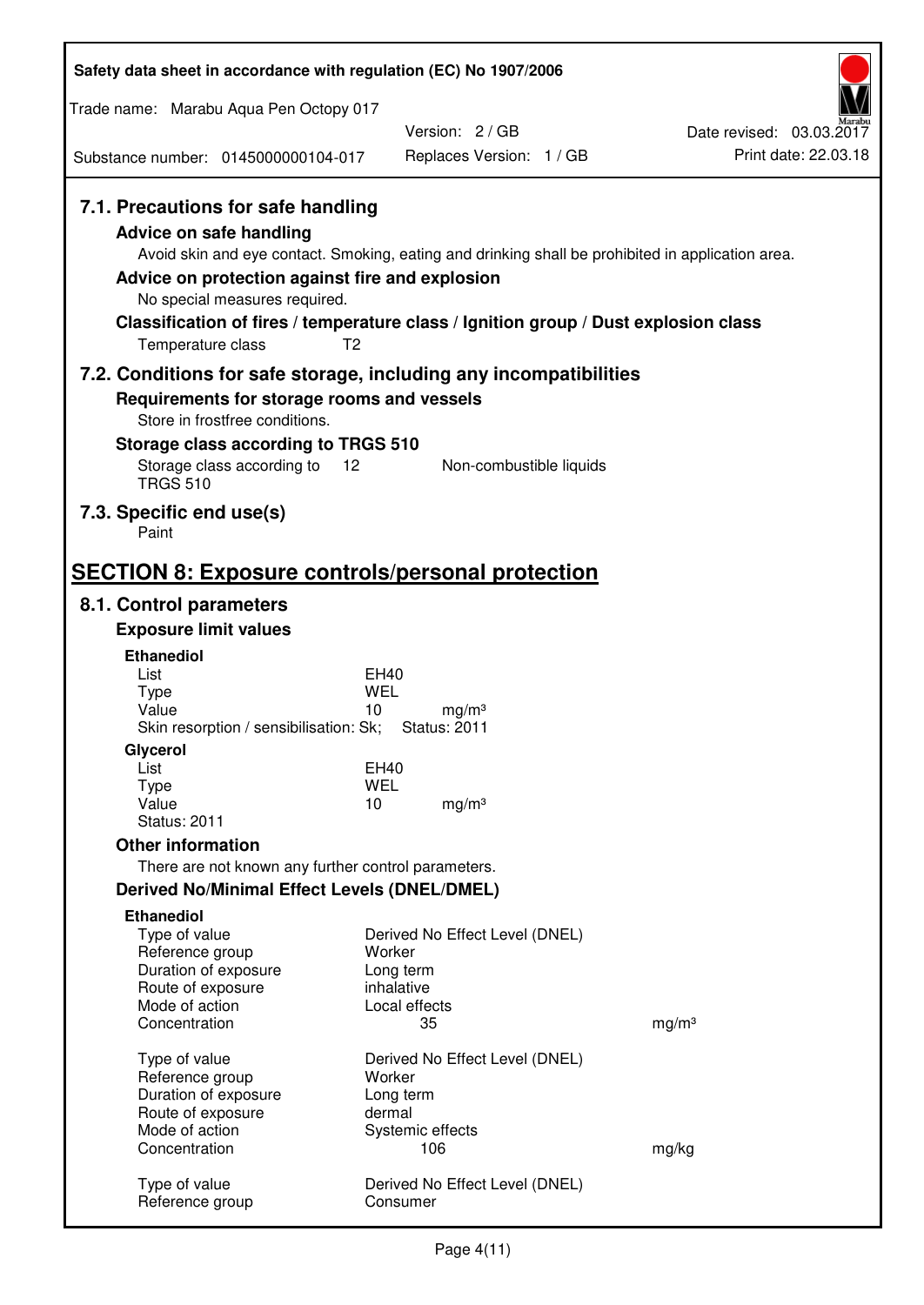| Safety data sheet in accordance with regulation (EC) No 1907/2006 |                                                                                                              |                                                  |  |  |
|-------------------------------------------------------------------|--------------------------------------------------------------------------------------------------------------|--------------------------------------------------|--|--|
| Trade name: Marabu Aqua Pen Octopy 017                            |                                                                                                              |                                                  |  |  |
| Substance number: 0145000000104-017                               | Version: 2 / GB<br>Replaces Version: 1 / GB                                                                  | Date revised: 03.03.2017<br>Print date: 22.03.18 |  |  |
| Duration of exposure                                              | Long term<br>inhalative                                                                                      |                                                  |  |  |
| Route of exposure<br>Mode of action                               | Local effects                                                                                                |                                                  |  |  |
| Concentration                                                     | 7                                                                                                            | mg/m <sup>3</sup>                                |  |  |
|                                                                   |                                                                                                              |                                                  |  |  |
| Type of value<br>Reference group                                  | Derived No Effect Level (DNEL)<br>Consumer                                                                   |                                                  |  |  |
| Duration of exposure                                              | Long term                                                                                                    |                                                  |  |  |
| Route of exposure                                                 | dermal                                                                                                       |                                                  |  |  |
| Mode of action                                                    | Systemic effects                                                                                             |                                                  |  |  |
| Concentration                                                     | 53                                                                                                           | mg/kg                                            |  |  |
| <b>Predicted No Effect Concentration (PNEC)</b>                   |                                                                                                              |                                                  |  |  |
| <b>Ethanediol</b>                                                 |                                                                                                              |                                                  |  |  |
| Type of value                                                     | <b>PNEC</b>                                                                                                  |                                                  |  |  |
| <b>Type</b>                                                       | Freshwater                                                                                                   |                                                  |  |  |
| Concentration                                                     | 10                                                                                                           | mg/l                                             |  |  |
| Type of value                                                     | <b>PNEC</b>                                                                                                  |                                                  |  |  |
| <b>Type</b>                                                       | Saltwater                                                                                                    |                                                  |  |  |
| Concentration                                                     | 1                                                                                                            | mg/l                                             |  |  |
| Type of value                                                     | <b>PNEC</b>                                                                                                  |                                                  |  |  |
| <b>Type</b>                                                       | Water (intermittent release)                                                                                 |                                                  |  |  |
| Concentration                                                     | 10                                                                                                           | mg/l                                             |  |  |
| Type of value                                                     | <b>PNEC</b>                                                                                                  |                                                  |  |  |
| <b>Type</b>                                                       | Sewage treatment plant (STP)                                                                                 |                                                  |  |  |
| Concentration                                                     | 199,5                                                                                                        | mg/l                                             |  |  |
|                                                                   |                                                                                                              |                                                  |  |  |
| Type of value<br>Type                                             | <b>PNEC</b><br>Freshwater sediment                                                                           |                                                  |  |  |
| Concentration                                                     | 37                                                                                                           | mg/kg                                            |  |  |
|                                                                   |                                                                                                              |                                                  |  |  |
| Type of value                                                     | <b>PNEC</b>                                                                                                  |                                                  |  |  |
| Type<br>Concentration                                             | Marine sediment<br>3,7                                                                                       | mg/kg                                            |  |  |
|                                                                   |                                                                                                              |                                                  |  |  |
| Type of value                                                     | <b>PNEC</b>                                                                                                  |                                                  |  |  |
| <b>Type</b><br>Concentration                                      | Soil<br>1,53                                                                                                 | mg/kg                                            |  |  |
|                                                                   |                                                                                                              |                                                  |  |  |
| 8.2. Exposure controls                                            |                                                                                                              |                                                  |  |  |
| <b>Exposure controls</b>                                          |                                                                                                              |                                                  |  |  |
| Provide adequate ventilation.                                     |                                                                                                              |                                                  |  |  |
| <b>Respiratory protection</b><br>Not necessary.                   |                                                                                                              |                                                  |  |  |
| <b>Hand protection</b>                                            |                                                                                                              |                                                  |  |  |
| Not necessary.                                                    |                                                                                                              |                                                  |  |  |
| In case of intensive contact wear protective gloves.              |                                                                                                              |                                                  |  |  |
|                                                                   | There is no one glove material or combination of materials that will give unlimited resistance to any        |                                                  |  |  |
| individual or combination of chemicals.                           |                                                                                                              |                                                  |  |  |
| Material thickness<br>$\, > \,$                                   | For prolonged or repeated handling nitrile rubber gloves with textile undergloves are required.<br>0,5<br>mm |                                                  |  |  |
| Breakthrough time<br>$\,<\,$                                      | 30<br>min                                                                                                    |                                                  |  |  |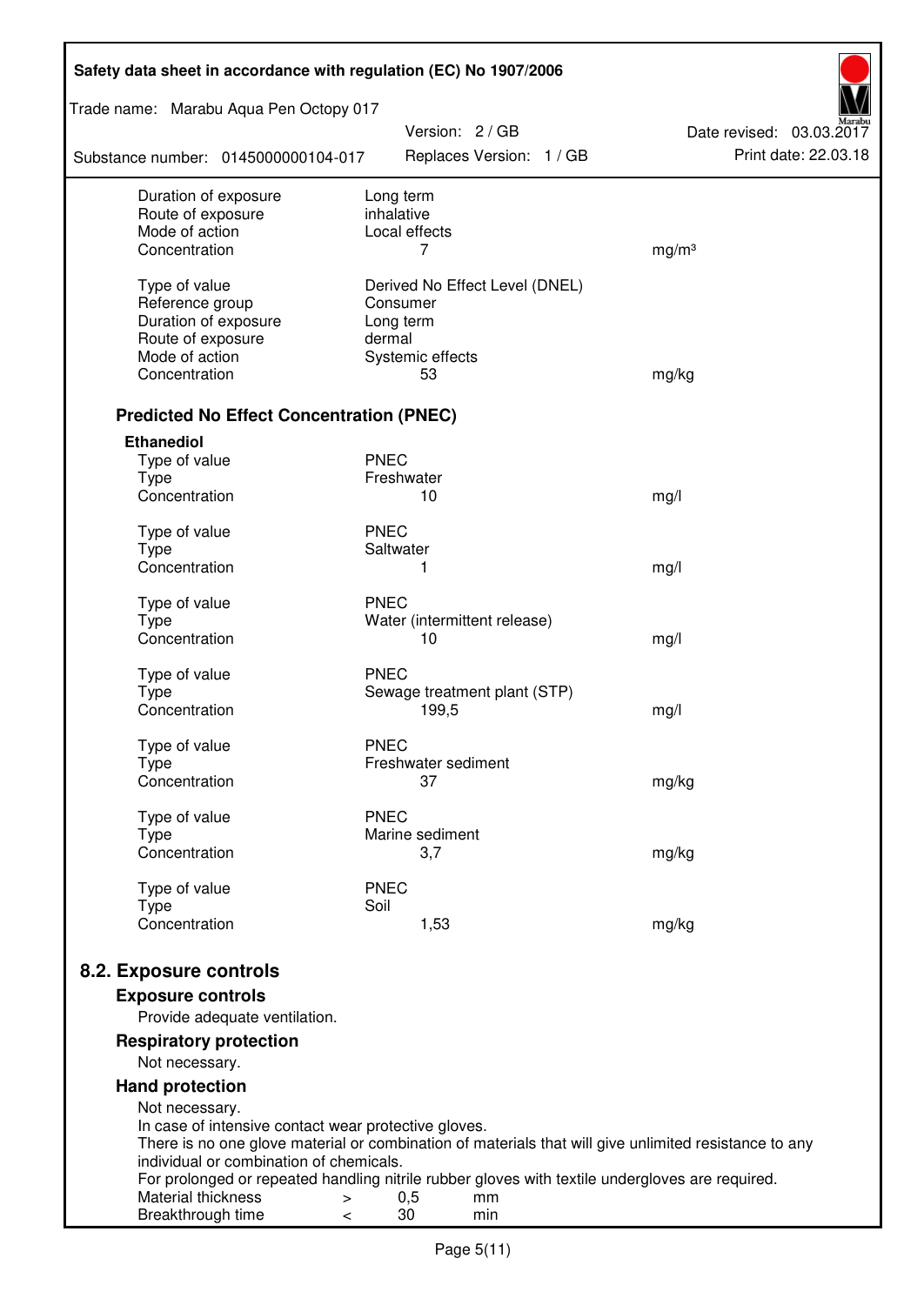| Safety data sheet in accordance with regulation (EC) No 1907/2006                                                                                                                                                                                                                                                                                            |                           |                                       |                                                                                                                                                                                                                                                                                                                    |
|--------------------------------------------------------------------------------------------------------------------------------------------------------------------------------------------------------------------------------------------------------------------------------------------------------------------------------------------------------------|---------------------------|---------------------------------------|--------------------------------------------------------------------------------------------------------------------------------------------------------------------------------------------------------------------------------------------------------------------------------------------------------------------|
| Trade name: Marabu Aqua Pen Octopy 017                                                                                                                                                                                                                                                                                                                       |                           |                                       |                                                                                                                                                                                                                                                                                                                    |
|                                                                                                                                                                                                                                                                                                                                                              |                           | Version: 2 / GB                       | Date revised: 03.03.2017                                                                                                                                                                                                                                                                                           |
| Substance number: 0145000000104-017                                                                                                                                                                                                                                                                                                                          |                           | Replaces Version: 1 / GB              | Print date: 22.03.18                                                                                                                                                                                                                                                                                               |
| The breakthrough time must be greater than the end use time of the product.<br>replacement must be followed.<br>Gloves should be replaced regularly and if there is any sign of damage to the glove material.<br>Always ensure that gloves are free from defects and that they are stored and used correctly.<br>maintenance.<br>once exposure has occurred. |                           |                                       | The instructions and information provided by the glove manufacturer on use, storage, maintenance and<br>The performance or effectiveness of the glove may be reduced by physical/ chemical damage and poor<br>Barrier creams may help to protect the exposed areas of the skin, they should however not be applied |
| Eye protection                                                                                                                                                                                                                                                                                                                                               |                           |                                       |                                                                                                                                                                                                                                                                                                                    |
| Not necessary.                                                                                                                                                                                                                                                                                                                                               |                           |                                       |                                                                                                                                                                                                                                                                                                                    |
| <b>Body protection</b>                                                                                                                                                                                                                                                                                                                                       |                           |                                       |                                                                                                                                                                                                                                                                                                                    |
| Not applicable.                                                                                                                                                                                                                                                                                                                                              |                           |                                       |                                                                                                                                                                                                                                                                                                                    |
|                                                                                                                                                                                                                                                                                                                                                              |                           |                                       |                                                                                                                                                                                                                                                                                                                    |
| <b>SECTION 9: Physical and chemical properties</b>                                                                                                                                                                                                                                                                                                           |                           |                                       |                                                                                                                                                                                                                                                                                                                    |
| 9.1. Information on basic physical and chemical properties                                                                                                                                                                                                                                                                                                   |                           |                                       |                                                                                                                                                                                                                                                                                                                    |
| <b>Form</b>                                                                                                                                                                                                                                                                                                                                                  | liquid                    |                                       |                                                                                                                                                                                                                                                                                                                    |
| <b>Colour</b><br><b>Odour</b>                                                                                                                                                                                                                                                                                                                                | coloured<br>odourless     |                                       |                                                                                                                                                                                                                                                                                                                    |
|                                                                                                                                                                                                                                                                                                                                                              |                           |                                       |                                                                                                                                                                                                                                                                                                                    |
| <b>Odour threshold</b>                                                                                                                                                                                                                                                                                                                                       |                           |                                       |                                                                                                                                                                                                                                                                                                                    |
| Remarks                                                                                                                                                                                                                                                                                                                                                      | No data available         |                                       |                                                                                                                                                                                                                                                                                                                    |
| <b>Melting point</b>                                                                                                                                                                                                                                                                                                                                         |                           |                                       |                                                                                                                                                                                                                                                                                                                    |
| Remarks                                                                                                                                                                                                                                                                                                                                                      | not determined            |                                       |                                                                                                                                                                                                                                                                                                                    |
| <b>Freezing point</b>                                                                                                                                                                                                                                                                                                                                        |                           |                                       |                                                                                                                                                                                                                                                                                                                    |
| Remarks                                                                                                                                                                                                                                                                                                                                                      | not determined            |                                       |                                                                                                                                                                                                                                                                                                                    |
| Initial boiling point and boiling range                                                                                                                                                                                                                                                                                                                      |                           |                                       |                                                                                                                                                                                                                                                                                                                    |
| Value                                                                                                                                                                                                                                                                                                                                                        | appr. 100                 |                                       | $\rm ^{\circ}C$                                                                                                                                                                                                                                                                                                    |
| Pressure<br>Source                                                                                                                                                                                                                                                                                                                                           | 1.013<br>Literature value | hPa                                   |                                                                                                                                                                                                                                                                                                                    |
| <b>Flash point</b>                                                                                                                                                                                                                                                                                                                                           |                           |                                       |                                                                                                                                                                                                                                                                                                                    |
| Remarks                                                                                                                                                                                                                                                                                                                                                      | Not applicable            |                                       |                                                                                                                                                                                                                                                                                                                    |
| Evaporation rate (ether $= 1$ ) :                                                                                                                                                                                                                                                                                                                            |                           |                                       |                                                                                                                                                                                                                                                                                                                    |
| Remarks                                                                                                                                                                                                                                                                                                                                                      | not determined            |                                       |                                                                                                                                                                                                                                                                                                                    |
| Flammability (solid, gas)                                                                                                                                                                                                                                                                                                                                    |                           |                                       |                                                                                                                                                                                                                                                                                                                    |
| Not applicable                                                                                                                                                                                                                                                                                                                                               |                           |                                       |                                                                                                                                                                                                                                                                                                                    |
| Upper/lower flammability or explosive limits                                                                                                                                                                                                                                                                                                                 |                           |                                       |                                                                                                                                                                                                                                                                                                                    |
| Lower explosion limit                                                                                                                                                                                                                                                                                                                                        | 3,2<br>appr.              |                                       | $%$ (V)                                                                                                                                                                                                                                                                                                            |
| Upper explosion limit                                                                                                                                                                                                                                                                                                                                        | 53<br>appr.               |                                       | $%$ (V)                                                                                                                                                                                                                                                                                                            |
| Source                                                                                                                                                                                                                                                                                                                                                       | Literature value          |                                       |                                                                                                                                                                                                                                                                                                                    |
| Vapour pressure                                                                                                                                                                                                                                                                                                                                              |                           |                                       |                                                                                                                                                                                                                                                                                                                    |
| Value                                                                                                                                                                                                                                                                                                                                                        | 23<br>appr.               |                                       | hPa                                                                                                                                                                                                                                                                                                                |
| Temperature<br>Method                                                                                                                                                                                                                                                                                                                                        | 20                        | °C<br>Value taken from the literature |                                                                                                                                                                                                                                                                                                                    |
|                                                                                                                                                                                                                                                                                                                                                              |                           |                                       |                                                                                                                                                                                                                                                                                                                    |
| <b>Vapour density</b><br>Remarks                                                                                                                                                                                                                                                                                                                             | not determined            |                                       |                                                                                                                                                                                                                                                                                                                    |
|                                                                                                                                                                                                                                                                                                                                                              |                           |                                       |                                                                                                                                                                                                                                                                                                                    |
| <b>Density</b>                                                                                                                                                                                                                                                                                                                                               |                           |                                       |                                                                                                                                                                                                                                                                                                                    |
| Remarks                                                                                                                                                                                                                                                                                                                                                      | not determined            |                                       |                                                                                                                                                                                                                                                                                                                    |
| Solubility in water                                                                                                                                                                                                                                                                                                                                          |                           |                                       |                                                                                                                                                                                                                                                                                                                    |
| Remarks                                                                                                                                                                                                                                                                                                                                                      | miscible                  |                                       |                                                                                                                                                                                                                                                                                                                    |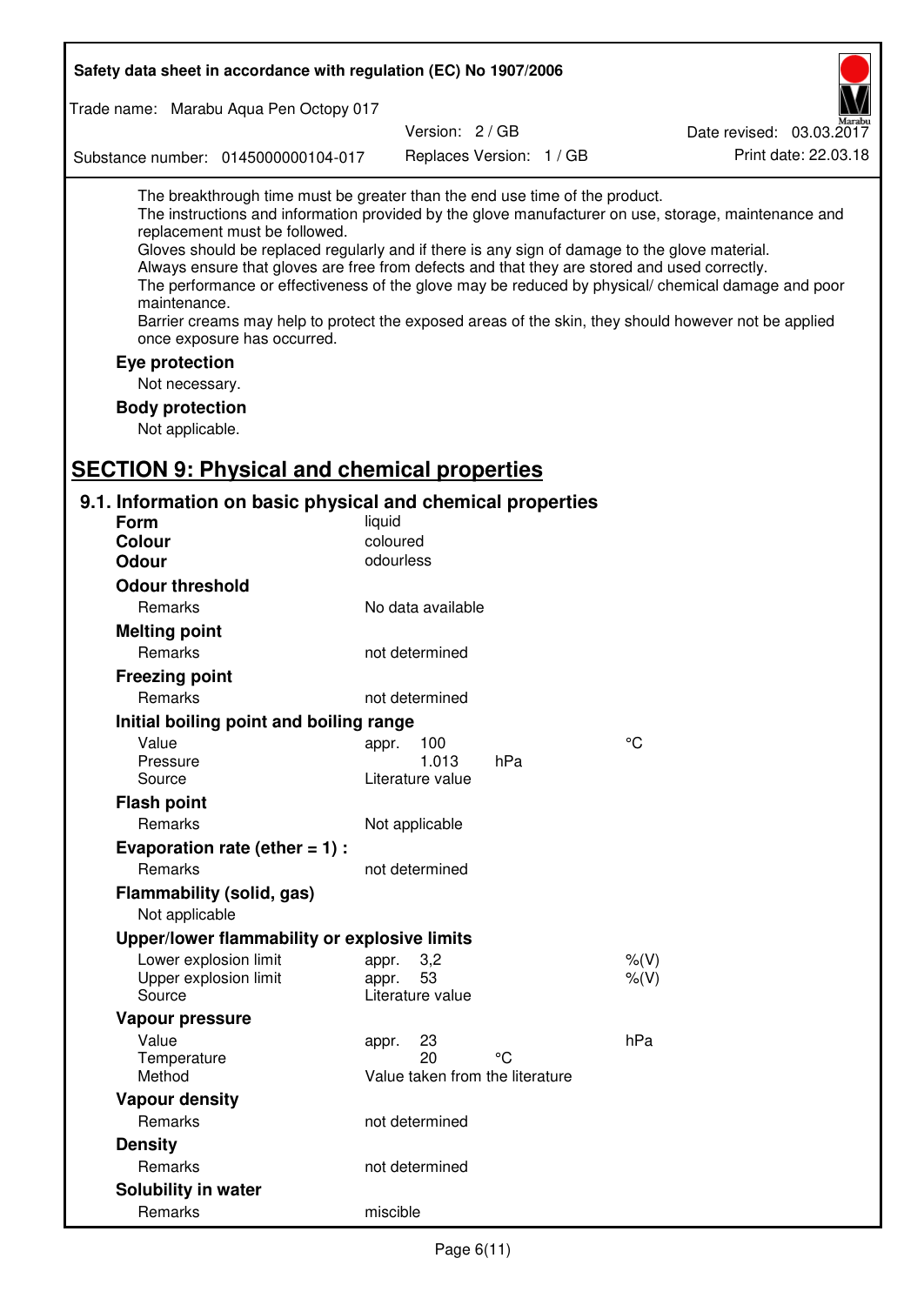| Safety data sheet in accordance with regulation (EC) No 1907/2006                    |                                                                   |    |                                                  |  |  |
|--------------------------------------------------------------------------------------|-------------------------------------------------------------------|----|--------------------------------------------------|--|--|
| Trade name: Marabu Aqua Pen Octopy 017                                               |                                                                   |    |                                                  |  |  |
| Substance number: 0145000000104-017                                                  | Version: 2 / GB<br>Replaces Version: 1 / GB                       |    | Date revised: 03.03.2017<br>Print date: 22.03.18 |  |  |
| Ignition temperature                                                                 |                                                                   |    |                                                  |  |  |
| Value<br>Source                                                                      | 410<br>appr.<br>Literature value                                  | °C |                                                  |  |  |
| <b>Viscosity</b>                                                                     |                                                                   |    |                                                  |  |  |
| Remarks                                                                              |                                                                   |    |                                                  |  |  |
| Remarks                                                                              | not determined                                                    |    |                                                  |  |  |
| 9.2. Other information                                                               |                                                                   |    |                                                  |  |  |
| <b>Other information</b>                                                             |                                                                   |    |                                                  |  |  |
| None known                                                                           |                                                                   |    |                                                  |  |  |
| <b>SECTION 10: Stability and reactivity</b>                                          |                                                                   |    |                                                  |  |  |
| 10.1. Reactivity<br>None                                                             |                                                                   |    |                                                  |  |  |
| 10.2. Chemical stability<br>No hazardous reactions known.                            |                                                                   |    |                                                  |  |  |
| 10.3. Possibility of hazardous reactions<br>No hazardous reactions known.            |                                                                   |    |                                                  |  |  |
| 10.4. Conditions to avoid<br>No hazardous reactions known.                           |                                                                   |    |                                                  |  |  |
| 10.5. Incompatible materials<br>None                                                 |                                                                   |    |                                                  |  |  |
| 10.6. Hazardous decomposition products<br>No hazardous decomposition products known. |                                                                   |    |                                                  |  |  |
| <b>SECTION 11: Toxicological information</b>                                         |                                                                   |    |                                                  |  |  |
| 11.1. Information on toxicological effects                                           |                                                                   |    |                                                  |  |  |
| <b>Acute oral toxicity</b>                                                           |                                                                   |    |                                                  |  |  |
| Remarks                                                                              | Based on available data, the classification criteria are not met. |    |                                                  |  |  |
| <b>Acute dermal toxicity</b>                                                         |                                                                   |    |                                                  |  |  |
| Remarks                                                                              | Based on available data, the classification criteria are not met. |    |                                                  |  |  |
| <b>Acute inhalational toxicity</b>                                                   |                                                                   |    |                                                  |  |  |
| Remarks                                                                              | Based on available data, the classification criteria are not met. |    |                                                  |  |  |
| <b>Skin corrosion/irritation</b>                                                     |                                                                   |    |                                                  |  |  |
| Remarks                                                                              | Based on available data, the classification criteria are not met. |    |                                                  |  |  |
| Serious eye damage/irritation<br>Remarks                                             | Based on available data, the classification criteria are not met. |    |                                                  |  |  |
| <b>Sensitization</b>                                                                 |                                                                   |    |                                                  |  |  |
| Remarks                                                                              | Based on available data, the classification criteria are not met. |    |                                                  |  |  |
| <b>Mutagenicity</b>                                                                  |                                                                   |    |                                                  |  |  |
| Remarks                                                                              | Based on available data, the classification criteria are not met. |    |                                                  |  |  |
| <b>Reproductive toxicity</b>                                                         |                                                                   |    |                                                  |  |  |
| Remarks                                                                              | Based on available data, the classification criteria are not met. |    |                                                  |  |  |
| Carcinogenicity                                                                      |                                                                   |    |                                                  |  |  |
| Remarks                                                                              | Based on available data, the classification criteria are not met. |    |                                                  |  |  |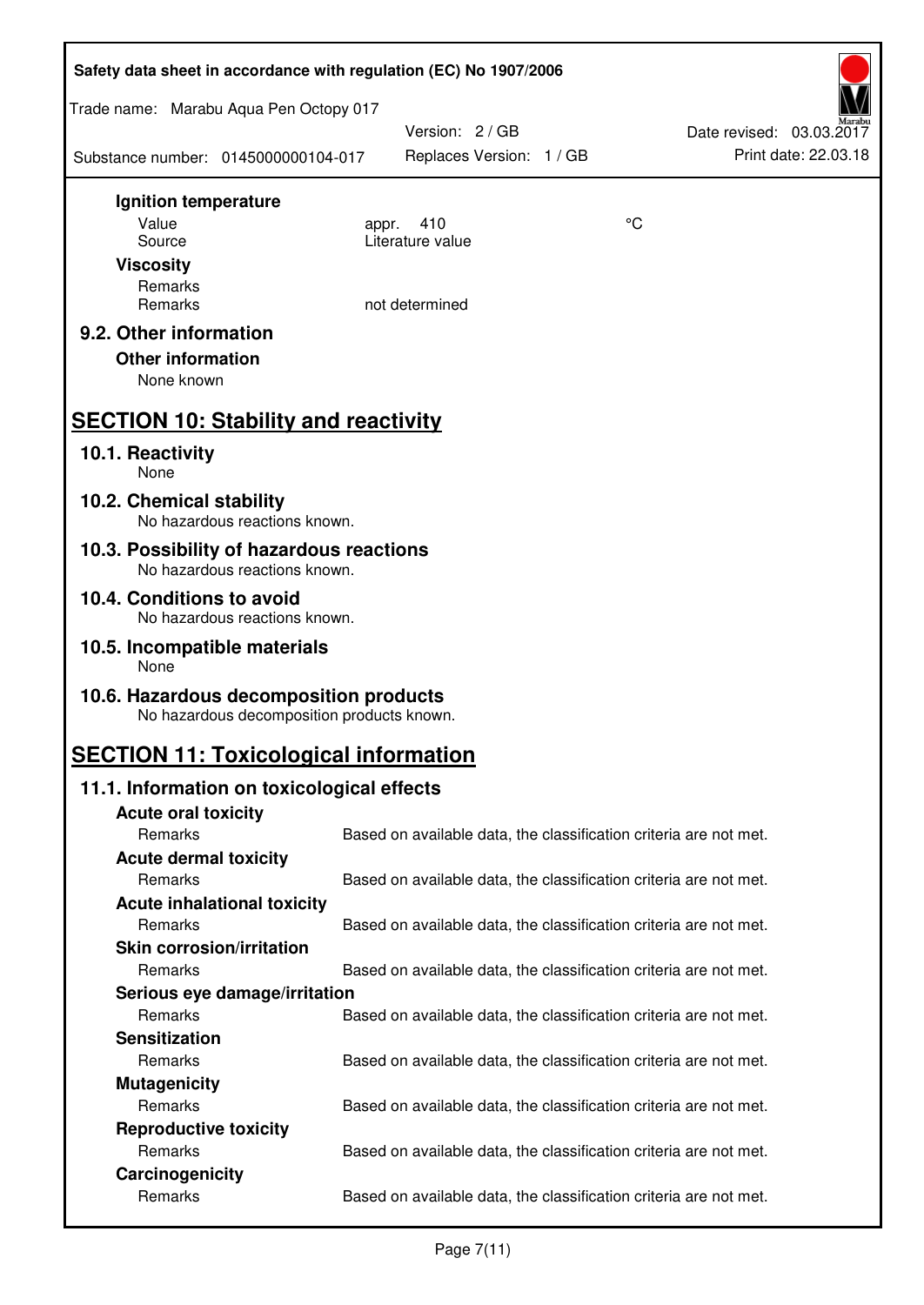#### **Safety data sheet in accordance with regulation (EC) No 1907/2006**

Trade name: Marabu Aqua Pen Octopy 017

Version: 2 / GB

Replaces Version: 1 / GB Print date: 22.03.18 Date revised: 03.03.2017

Substance number: 0145000000104-017

## **Specific Target Organ Toxicity (STOT)**

**Single exposure** 

Based on available data, the classification criteria are not met.

**Repeated exposure** 

Remarks Based on available data, the classification criteria are not met.

#### **Aspiration hazard**

Based on available data, the classification criteria are not met.

#### **Experience in practice**

Provided all the recommended protective and safety precautions are taken, experience shows that no risk to health can be expected.

#### **Other information**

There are no data available on the mixture itself. The mixture has been assessed following the additivity method of the GHS/CLP Regulation (EC) No 1272/2008.

# **SECTION 12: Ecological information**

## **12.1. Toxicity**

#### **General information**

There are no data available on the mixture itself.Do not allow to enter drains or water courses.The mixture has been assessed following the summation method of the CLP Regulation (EC) No 1272/2008 and is not classified as dangerous for the environment.

## **12.2. Persistence and degradability**

#### **General information**

There are no data available on the mixture itself.

#### **12.3. Bioaccumulative potential**

#### **General information**

There are no data available on the mixture itself.

#### **12.4. Mobility in soil**

#### **General information**

There are no data available on the mixture itself.

#### **12.5. Results of PBT and vPvB assessment**

#### **General information**

There are no data available on the mixture itself.

#### **12.6. Other adverse effects**

#### **General information**

There are no data available on the mixture itself.

## **SECTION 13: Disposal considerations**

## **13.1. Waste treatment methods**

#### **Disposal recommendations for the product**

The product can be placed with other household refuse. Small residues in containers can be washed-out with water and put into the drainage system.

#### **Disposal recommendations for packaging**

Packaging that cannot be cleaned should be disposed off as product waste. Completely emptied packagings can be given for recycling.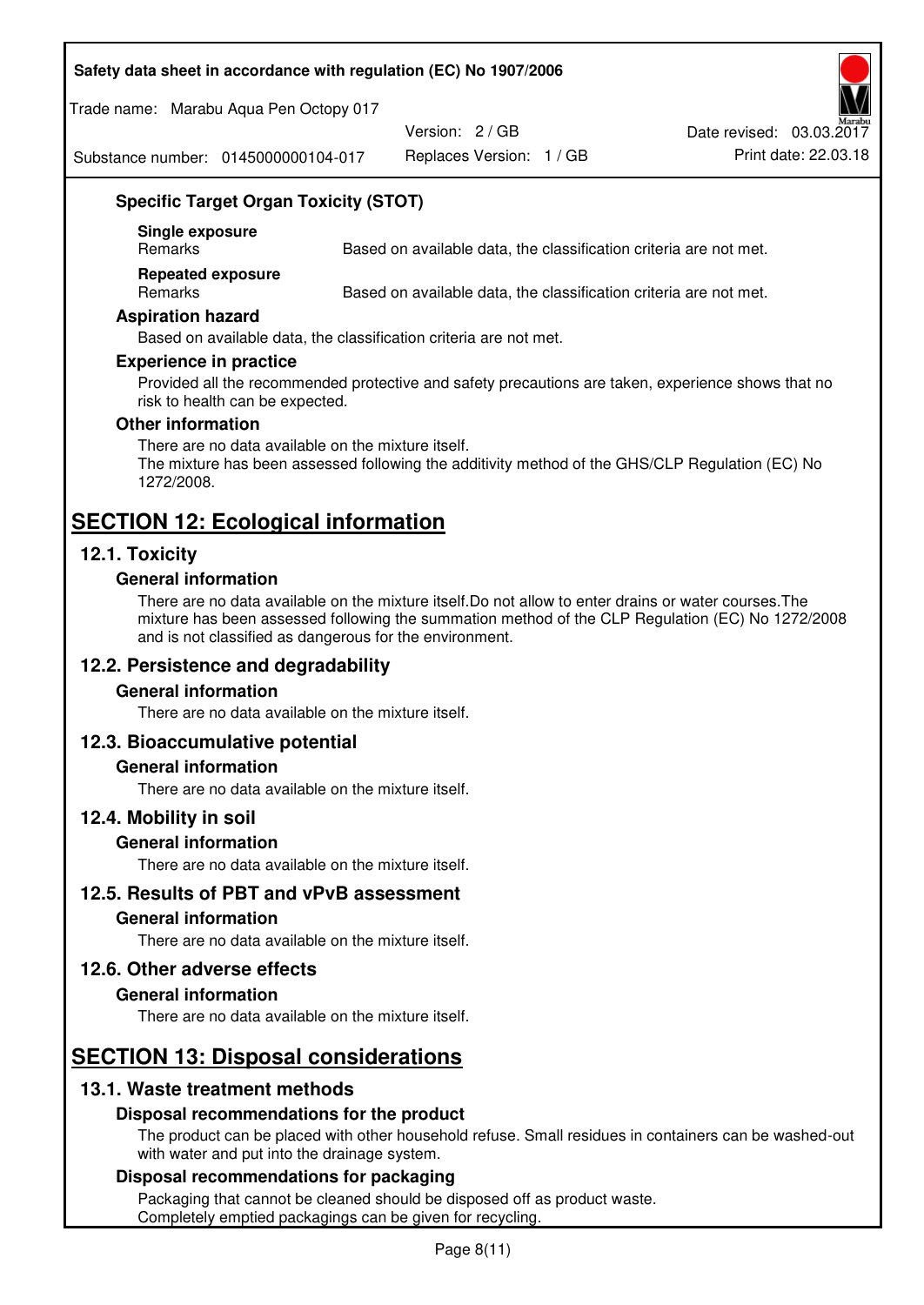| Safety data sheet in accordance with regulation (EC) No 1907/2006                                                                                                                                                                                                                                    |                          |                          |  |  |
|------------------------------------------------------------------------------------------------------------------------------------------------------------------------------------------------------------------------------------------------------------------------------------------------------|--------------------------|--------------------------|--|--|
| Trade name: Marabu Aqua Pen Octopy 017                                                                                                                                                                                                                                                               |                          |                          |  |  |
|                                                                                                                                                                                                                                                                                                      | Version: 2 / GB          | Date revised: 03.03.2017 |  |  |
| Substance number: 0145000000104-017                                                                                                                                                                                                                                                                  | Replaces Version: 1 / GB | Print date: 22.03.18     |  |  |
| <b>SECTION 14: Transport information</b>                                                                                                                                                                                                                                                             |                          |                          |  |  |
| <b>Land transport ADR/RID</b>                                                                                                                                                                                                                                                                        |                          |                          |  |  |
| Non-dangerous goods<br>14.1. UN number<br>$UN -$                                                                                                                                                                                                                                                     |                          |                          |  |  |
| 14.2. UN proper shipping name                                                                                                                                                                                                                                                                        |                          |                          |  |  |
| 14.3. Transport hazard class(es)                                                                                                                                                                                                                                                                     |                          |                          |  |  |
| Class                                                                                                                                                                                                                                                                                                |                          |                          |  |  |
| Label                                                                                                                                                                                                                                                                                                |                          |                          |  |  |
| 14.4. Packing group                                                                                                                                                                                                                                                                                  |                          |                          |  |  |
| Packing group                                                                                                                                                                                                                                                                                        |                          |                          |  |  |
| Transport category<br>0<br>14.5. Environmental hazards                                                                                                                                                                                                                                               |                          |                          |  |  |
| <b>Marine transport IMDG/GGVSee</b><br>The product does not constitute a hazardous substance in sea transport.<br>14.1. UN number<br>$UN -$<br>14.2. UN proper shipping name                                                                                                                         |                          |                          |  |  |
| 14.3. Transport hazard class(es)<br>Class                                                                                                                                                                                                                                                            |                          |                          |  |  |
| Subsidiary risk                                                                                                                                                                                                                                                                                      |                          |                          |  |  |
| 14.4. Packing group                                                                                                                                                                                                                                                                                  |                          |                          |  |  |
| Packing group                                                                                                                                                                                                                                                                                        |                          |                          |  |  |
| 14.5. Environmental hazards<br>no                                                                                                                                                                                                                                                                    |                          |                          |  |  |
| Air transport ICAO/IATA                                                                                                                                                                                                                                                                              |                          |                          |  |  |
| The product does not constitute a hazardous substance in air transport.<br>14.1. UN number<br>$UN -$                                                                                                                                                                                                 |                          |                          |  |  |
| 14.2. UN proper shipping name                                                                                                                                                                                                                                                                        |                          |                          |  |  |
| 14.3. Transport hazard class(es)                                                                                                                                                                                                                                                                     |                          |                          |  |  |
| Class                                                                                                                                                                                                                                                                                                |                          |                          |  |  |
| Subsidiary risk                                                                                                                                                                                                                                                                                      |                          |                          |  |  |
| 14.4. Packing group<br>Packing group                                                                                                                                                                                                                                                                 |                          |                          |  |  |
| 14.5. Environmental hazards                                                                                                                                                                                                                                                                          |                          |                          |  |  |
| Information for all modes of transport<br>14.6. Special precautions for user<br>Transport within the user's premises:<br>Always transport in closed containers that are upright and secure.<br>Ensure that persons transporting the product know what to do in the event of an accident or spillage. |                          |                          |  |  |
| <b>Other information</b><br>14.7. Transport in bulk according to Annex II of Marpol and the IBC Code<br>no                                                                                                                                                                                           |                          |                          |  |  |
| <b>SECTION 15: Regulatory information ***</b>                                                                                                                                                                                                                                                        |                          |                          |  |  |
|                                                                                                                                                                                                                                                                                                      |                          |                          |  |  |
| 15.1. Safety, health and environmental regulations/legislation specific for the substance                                                                                                                                                                                                            |                          |                          |  |  |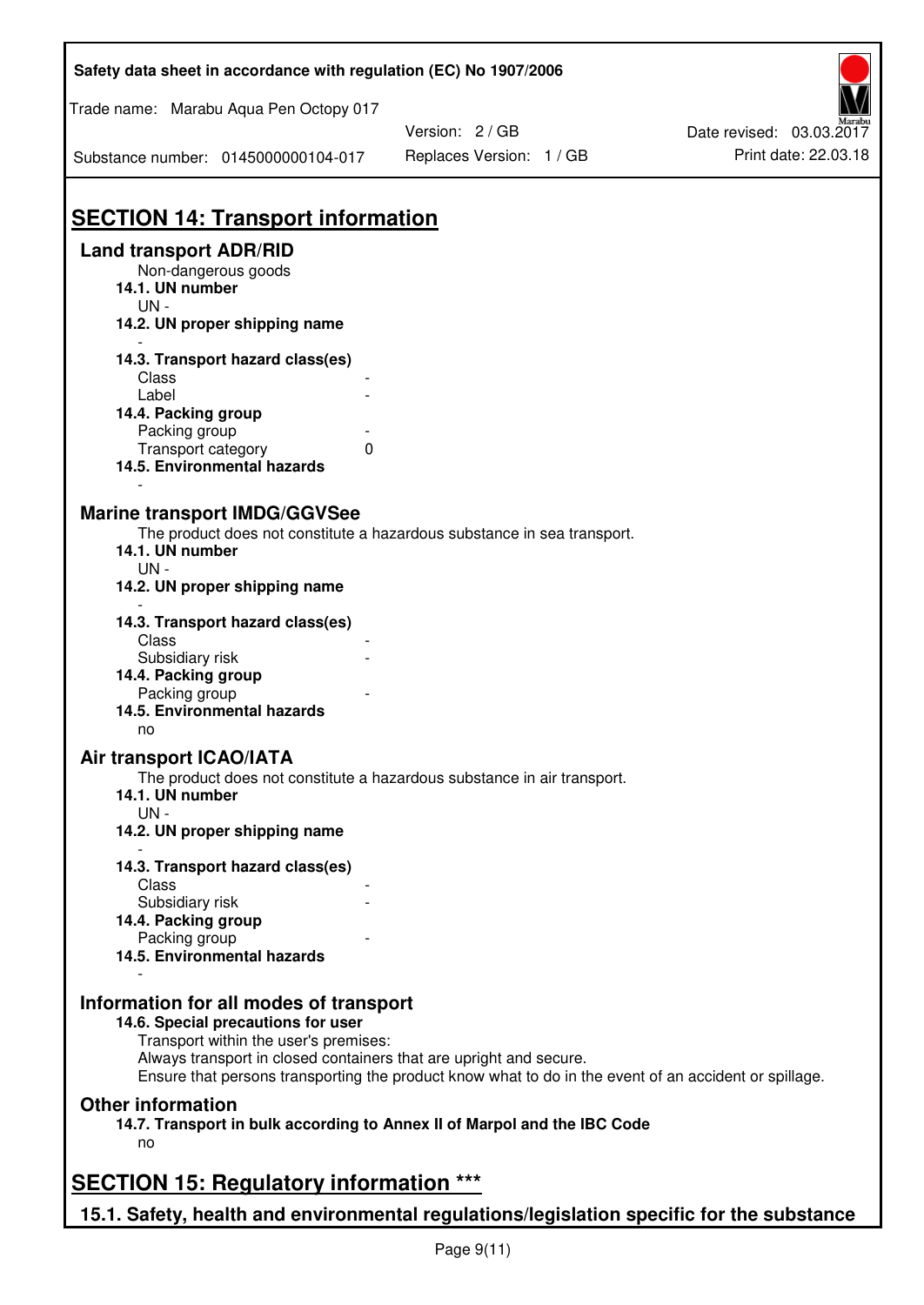| Safety data sheet in accordance with regulation (EC) No 1907/2006                                                                                                                                                       |                                                                                                                                                                                                                                                                                                                                                                                                                                                                   |                                                               |                          |  |                                                                                                   |
|-------------------------------------------------------------------------------------------------------------------------------------------------------------------------------------------------------------------------|-------------------------------------------------------------------------------------------------------------------------------------------------------------------------------------------------------------------------------------------------------------------------------------------------------------------------------------------------------------------------------------------------------------------------------------------------------------------|---------------------------------------------------------------|--------------------------|--|---------------------------------------------------------------------------------------------------|
|                                                                                                                                                                                                                         | Trade name: Marabu Aqua Pen Octopy 017                                                                                                                                                                                                                                                                                                                                                                                                                            |                                                               |                          |  |                                                                                                   |
|                                                                                                                                                                                                                         |                                                                                                                                                                                                                                                                                                                                                                                                                                                                   | Version: 2 / GB                                               |                          |  | Date revised: 03.03.2017                                                                          |
|                                                                                                                                                                                                                         | Substance number: 0145000000104-017                                                                                                                                                                                                                                                                                                                                                                                                                               |                                                               | Replaces Version: 1 / GB |  | Print date: 22.03.18                                                                              |
| or mixture                                                                                                                                                                                                              |                                                                                                                                                                                                                                                                                                                                                                                                                                                                   |                                                               |                          |  |                                                                                                   |
| <b>VOC ***</b>                                                                                                                                                                                                          |                                                                                                                                                                                                                                                                                                                                                                                                                                                                   |                                                               |                          |  |                                                                                                   |
| VOC (EU)                                                                                                                                                                                                                |                                                                                                                                                                                                                                                                                                                                                                                                                                                                   | $\mathbf 0$                                                   | $\%$                     |  |                                                                                                   |
| <b>Other information</b>                                                                                                                                                                                                |                                                                                                                                                                                                                                                                                                                                                                                                                                                                   |                                                               |                          |  |                                                                                                   |
|                                                                                                                                                                                                                         | All components are contained in the TSCA inventory or exempted.<br>All components are contained in the AICS inventory.<br>All components are contained in the PICCS inventory.<br>All components are contained in the DSL inventory.<br>All components are contained in the IECSC inventory.<br>All components are contained in the NZIOC inventory.<br>All components are contained in the ENCS inventory.<br>All components are contained in the ECL inventory. |                                                               |                          |  |                                                                                                   |
|                                                                                                                                                                                                                         | 15.2. Chemical safety assessment<br>For this preparation a chemical safety assessment has not been carried out.                                                                                                                                                                                                                                                                                                                                                   |                                                               |                          |  |                                                                                                   |
|                                                                                                                                                                                                                         | <b>SECTION 16: Other information</b>                                                                                                                                                                                                                                                                                                                                                                                                                              |                                                               |                          |  |                                                                                                   |
|                                                                                                                                                                                                                         | Hazard statements listed in Chapter 3                                                                                                                                                                                                                                                                                                                                                                                                                             |                                                               |                          |  |                                                                                                   |
| H301                                                                                                                                                                                                                    |                                                                                                                                                                                                                                                                                                                                                                                                                                                                   | Toxic if swallowed.                                           |                          |  |                                                                                                   |
| H302                                                                                                                                                                                                                    |                                                                                                                                                                                                                                                                                                                                                                                                                                                                   | Harmful if swallowed.                                         |                          |  |                                                                                                   |
| H311<br>H312                                                                                                                                                                                                            |                                                                                                                                                                                                                                                                                                                                                                                                                                                                   | Toxic in contact with skin.<br>Harmful in contact with skin.  |                          |  |                                                                                                   |
| H314                                                                                                                                                                                                                    |                                                                                                                                                                                                                                                                                                                                                                                                                                                                   | Causes severe skin burns and eye damage.                      |                          |  |                                                                                                   |
| H315                                                                                                                                                                                                                    |                                                                                                                                                                                                                                                                                                                                                                                                                                                                   | Causes skin irritation.                                       |                          |  |                                                                                                   |
| H317                                                                                                                                                                                                                    |                                                                                                                                                                                                                                                                                                                                                                                                                                                                   | May cause an allergic skin reaction.                          |                          |  |                                                                                                   |
| H318                                                                                                                                                                                                                    |                                                                                                                                                                                                                                                                                                                                                                                                                                                                   | Causes serious eye damage.                                    |                          |  |                                                                                                   |
| H331                                                                                                                                                                                                                    |                                                                                                                                                                                                                                                                                                                                                                                                                                                                   | Toxic if inhaled.                                             |                          |  |                                                                                                   |
| H335                                                                                                                                                                                                                    |                                                                                                                                                                                                                                                                                                                                                                                                                                                                   | May cause respiratory irritation.                             |                          |  |                                                                                                   |
| H373                                                                                                                                                                                                                    |                                                                                                                                                                                                                                                                                                                                                                                                                                                                   |                                                               |                          |  | May cause damage to organs through prolonged or repeated exposure:                                |
| H400                                                                                                                                                                                                                    |                                                                                                                                                                                                                                                                                                                                                                                                                                                                   | Very toxic to aquatic life.                                   |                          |  |                                                                                                   |
| H410                                                                                                                                                                                                                    |                                                                                                                                                                                                                                                                                                                                                                                                                                                                   | Very toxic to aquatic life with long lasting effects.         |                          |  |                                                                                                   |
| <b>CLP categories listed in Chapter 3</b>                                                                                                                                                                               |                                                                                                                                                                                                                                                                                                                                                                                                                                                                   |                                                               |                          |  |                                                                                                   |
| Acute Tox. 3                                                                                                                                                                                                            |                                                                                                                                                                                                                                                                                                                                                                                                                                                                   | Acute toxicity, Category 3                                    |                          |  |                                                                                                   |
| Acute Tox. 4                                                                                                                                                                                                            |                                                                                                                                                                                                                                                                                                                                                                                                                                                                   | Acute toxicity, Category 4                                    |                          |  |                                                                                                   |
| Aquatic Acute 1                                                                                                                                                                                                         |                                                                                                                                                                                                                                                                                                                                                                                                                                                                   |                                                               |                          |  | Hazardous to the aquatic environment, acute, Category 1                                           |
| Aquatic Chronic 1                                                                                                                                                                                                       |                                                                                                                                                                                                                                                                                                                                                                                                                                                                   |                                                               |                          |  | Hazardous to the aquatic environment, chronic, Category 1                                         |
| Eye Dam. 1                                                                                                                                                                                                              |                                                                                                                                                                                                                                                                                                                                                                                                                                                                   | Serious eye damage, Category 1                                |                          |  |                                                                                                   |
| Skin Corr. 1B<br>Skin Irrit. 2                                                                                                                                                                                          |                                                                                                                                                                                                                                                                                                                                                                                                                                                                   | Skin corrosion, Category 1B                                   |                          |  |                                                                                                   |
| Skin Sens. 1                                                                                                                                                                                                            |                                                                                                                                                                                                                                                                                                                                                                                                                                                                   | Skin irritation, Category 2<br>Skin sensitization, Category 1 |                          |  |                                                                                                   |
| STOT RE <sub>2</sub>                                                                                                                                                                                                    |                                                                                                                                                                                                                                                                                                                                                                                                                                                                   |                                                               |                          |  | Specific target organ toxicity - repeated exposure, Category 2                                    |
| STOT SE 3                                                                                                                                                                                                               |                                                                                                                                                                                                                                                                                                                                                                                                                                                                   |                                                               |                          |  | Specific target organ toxicity - single exposure, Category 3                                      |
| <b>Supplemental information</b>                                                                                                                                                                                         |                                                                                                                                                                                                                                                                                                                                                                                                                                                                   |                                                               |                          |  |                                                                                                   |
| Relevant changes compared with the previous version of the safety data sheet are marked with: ***                                                                                                                       |                                                                                                                                                                                                                                                                                                                                                                                                                                                                   |                                                               |                          |  |                                                                                                   |
|                                                                                                                                                                                                                         | This information is based on our present state of knowledge. However, it should not constitute a                                                                                                                                                                                                                                                                                                                                                                  |                                                               |                          |  |                                                                                                   |
| guarantee for any specific product properties and shall not establish a legally valid relationship.<br>The information in this Safety Data Sheet is based on the present state of knowledge and current<br>legislation. |                                                                                                                                                                                                                                                                                                                                                                                                                                                                   |                                                               |                          |  |                                                                                                   |
|                                                                                                                                                                                                                         |                                                                                                                                                                                                                                                                                                                                                                                                                                                                   |                                                               |                          |  | It provides guidance on health, safety and environmental aspects of the product and should not be |
|                                                                                                                                                                                                                         | construed as any guarantee of technical performance or suitability for particular applications.                                                                                                                                                                                                                                                                                                                                                                   |                                                               |                          |  |                                                                                                   |
|                                                                                                                                                                                                                         | The product should not be used for purposes other than those shown in Section 1 without first referring                                                                                                                                                                                                                                                                                                                                                           |                                                               |                          |  |                                                                                                   |
| to the supplier and obtaining written handling instructions.                                                                                                                                                            |                                                                                                                                                                                                                                                                                                                                                                                                                                                                   |                                                               |                          |  |                                                                                                   |
| As the specific conditions of use of the product are outside the supplier's control, the user is responsible<br>for ensuring that the requirements of relevant legislation are complied with.                           |                                                                                                                                                                                                                                                                                                                                                                                                                                                                   |                                                               |                          |  |                                                                                                   |
|                                                                                                                                                                                                                         | The information contained in this safety data sheet does not constitute the user's own assessment of                                                                                                                                                                                                                                                                                                                                                              |                                                               |                          |  |                                                                                                   |